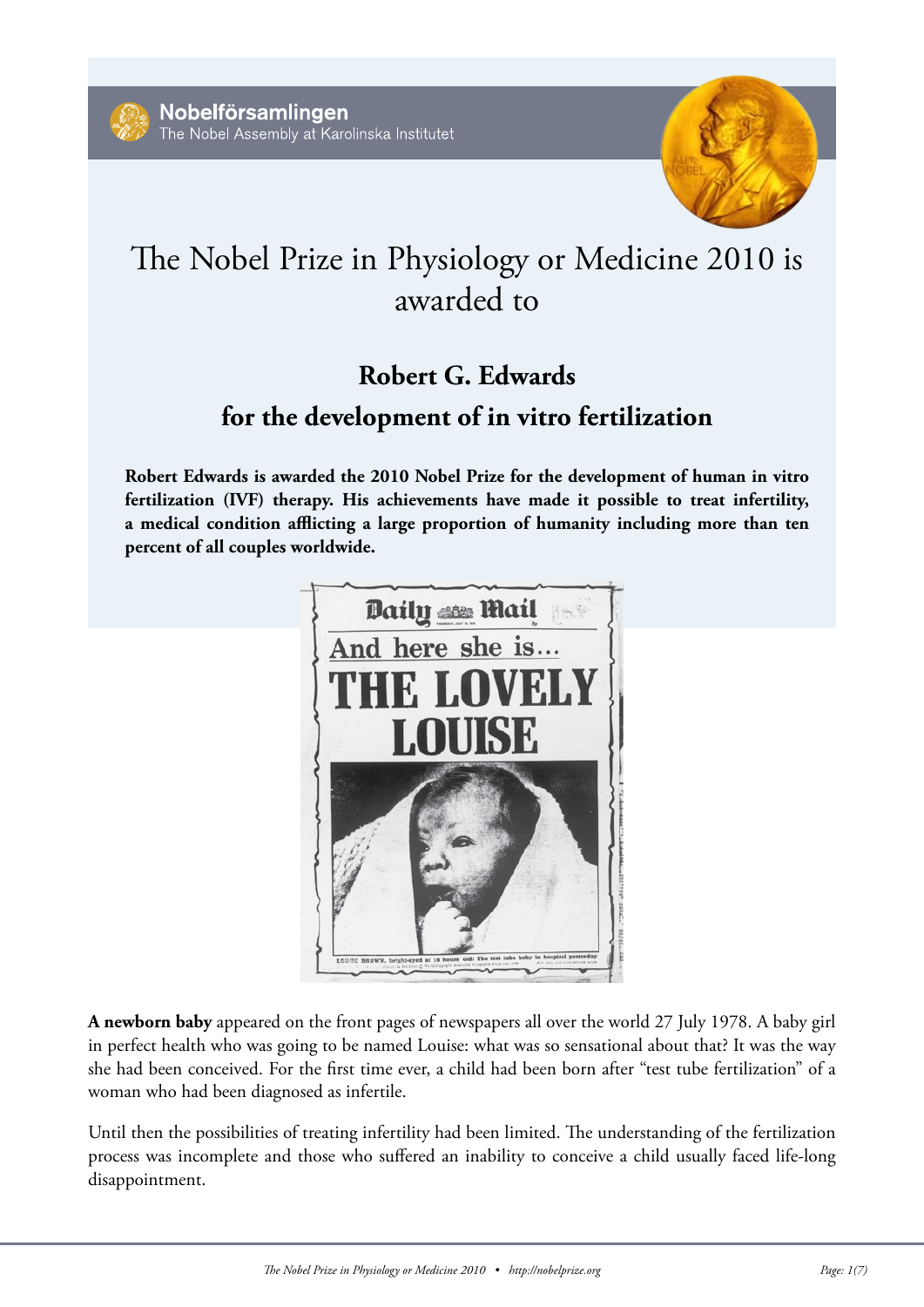#### Infertility – a medical and psychological problem



#### **A question of timing**

At the beginning of the 1950s Robert Edwards was working on his doctoral thesis at the University of Edinburgh in Scotland. His topic was reproduction in mice. He spent many hours in the laboratory – frequently at night, because that was when the mice usually ovulated. It was there he got his idea for future treatment of infertility: maybe the problem could be solved by lifting human fertilization from inside the body out into a Petri dish? In that way the fertilization process could be helped along and the obstacles that most frequently cause infertility could be circumvented.

After moving to London at the end of the 1950s and starting to do research on human reproduction, Robert Edwards found an opportunity to test his ideas. With the help of a gynaecologist he gained access to small pieces of ovarian tissue from which he could isolate a few undeveloped egg cells, oocytes. If the oocytes were to be fertilized, he frst needed to get them to mature – a process that occurs naturally inside a woman's body every month but that would turn out to be difficult to replicate in the laboratory.

Other researchers had succeeded in getting oocytes from rabbits to mature and had also managed to



Early on, Robert Edwards envisioned the possibility of using fertilization outside the body to treat infertility.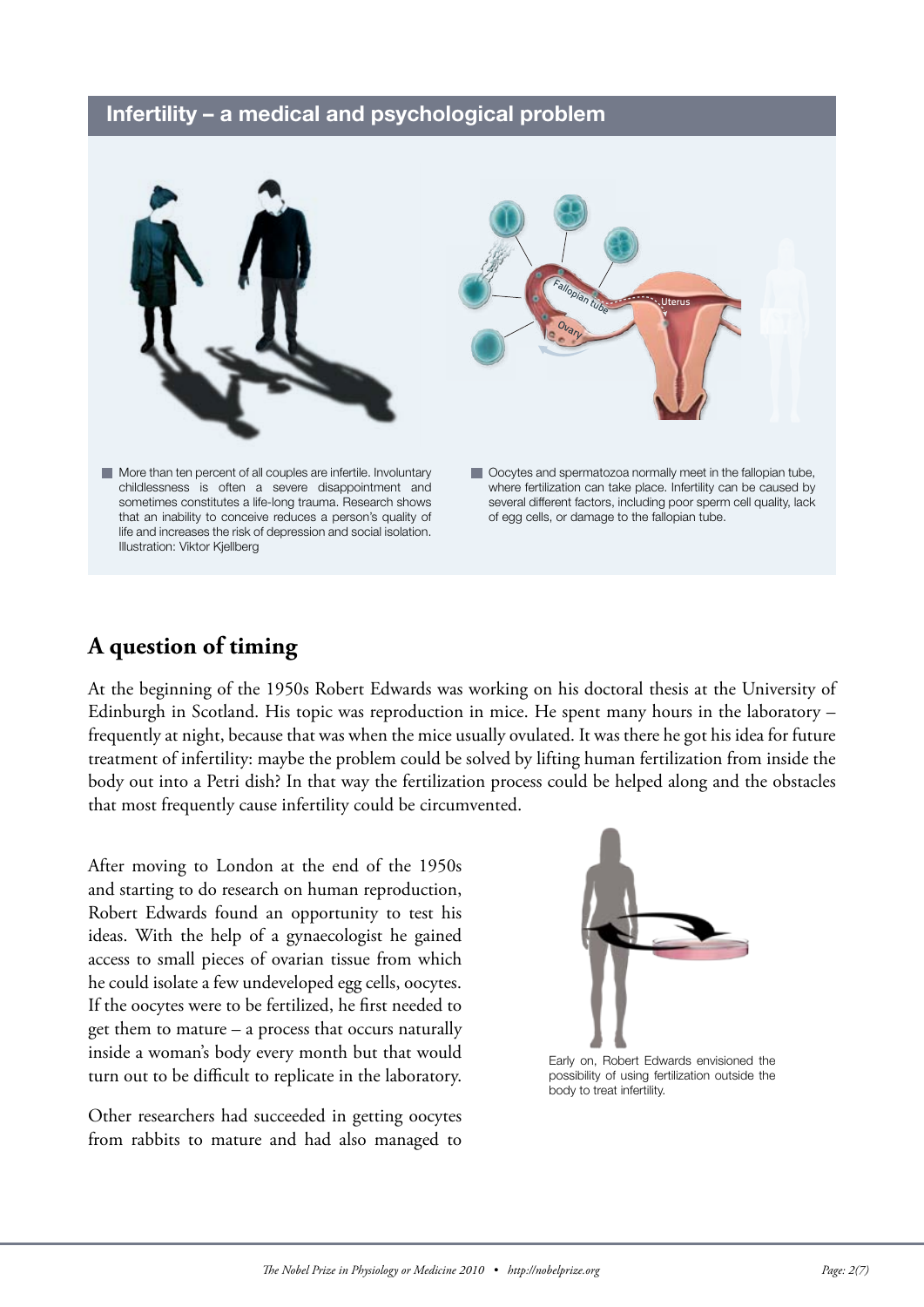

A mature oocyte ready to be fertilized. The egg cell is surrounded by a multitude of spermatozoa, which appear as tiny dots. Photograph: Lev Levkov

fertilize them. But these methods did not work on human oocytes, which clearly followed a diferent life cycle. Robert Edwards tried everything, repeatedly adjusting hormone levels, culture media and time schedules, but the precious oocytes refused to emerge from their quiescent state and become receptive to fertilization. The work was also impeded by a constant lack of oocytes. After several years' work and a move to Cambridge, Edwards fnally found the decisive piece of the puzzle. One problem had been that human oocyte development followed an unknown schedule that difered from those of all the other animal species he had studied. It dawned on Edwards that human egg cells required an entire day and night to mature – twice as long as rabbit oocytes. He had now discovered the window of opportunity during which fertilization was possible.

#### **The first test tube fertilization**

With this discovery, the way to IVF lay open. Robert Edwards, in collaboration with various colleagues, had learned to control the oocyte's maturation so that it would be ready for fertilization outside the body. He had also defned under which conditions spermatozoa become activated and can fertilize the egg. On 15 February 1969 the results were presented in an article in the journal Nature, authored by Robert Edwards and his co-workers. The summary on the first page of the article stated modestly: "Human oocytes have been matured and fertilized by spermatozoa in vitro. There may be certain clinical and scientifc use for human eggs fertilized by this procedure."

The reactions, however, were anything but modest. At the time, this research and the plans for IVF treatment aroused fascination but also public debate, and the Physiology laboratory at the University of Cambridge was invaded by journalists who wanted to interview Robert Edwards.



Three days after fertilization, the oocyte has developed into an early embryo consisting of eight cells. Photograph: Lev Levkov

#### **Fruitful collaboration**

Though advances had been made, a problem remained: fertilized eggs stopped developing after a single cell division, and this probably had something to do with the oocytes having matured in the laboratory. Robert Edwards realized that the only way forward would be to use eggs that had been allowed to mature in the ovary before being taken out. To get hold of such cells he initiated collaboration with gynaecologist Patrick Steptoe at the district hospital in Oldham. Steptoe was a pioneer in the new feld of laparoscopic surgery, which appeared ideal for Edwards' purpose.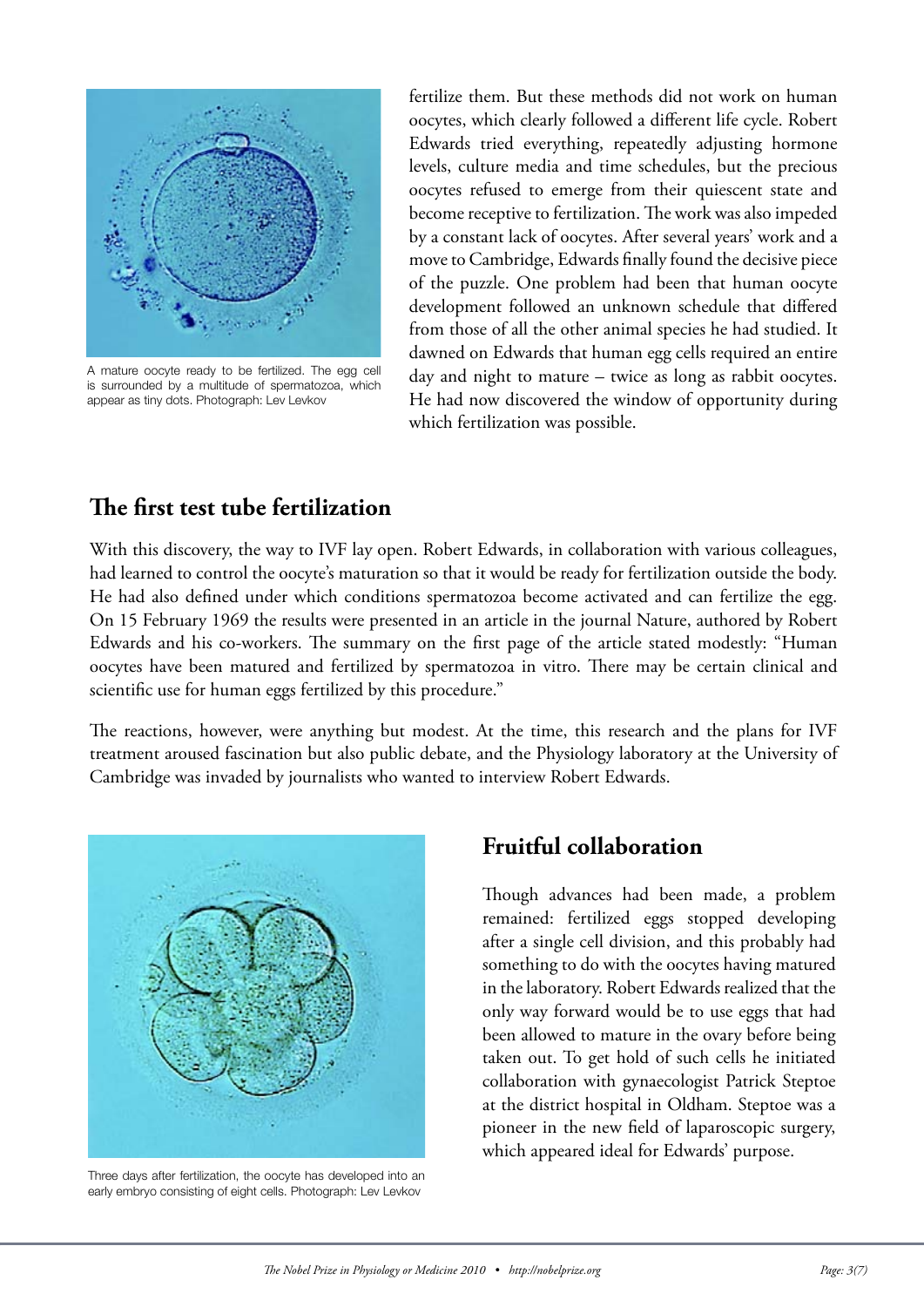Patrick Steptoe was the clinician who worked with Robert Edwards to develop IVF from experimental technique to medical therapy. Women were frst treated with hormones to stimulate maturation of several eggs in their ovaries. Then, using laparoscopic techniques, Patrick Steptoe extracted several eggs from the ovaries; Robert Edwards put these oocytes in culture dishes and mixed them with spermatozoa. The fertilized eggs now divided several times and developed into early embryos consisting of eight cells.

## **Research against the wind**

Everything looked promising but the research grew increasingly controversial. Several bishops and ethicists demanded that the project be stopped, whereas others supported it. Critics considered the research ethically questionable; one of their concerns was that children conceived through IVF might have birth defects. Large parts of the scientific establishment also disapproved of the research. The British Medical Research Council questioned both the safety and the long-term usefulness of infertility treatment and turned down an application for research funding.

Robert Edwards viewed these ethical questions with profound earnestness. Early on, he wrote articles about the issue and advocated implementation of strict ethical guidelines for research on human stem cells and embryos. However, he considered the risks of IVF to be small and was determined to bring his work to fruition. A private donation enabled the project to continue after other funding had been withdrawn.

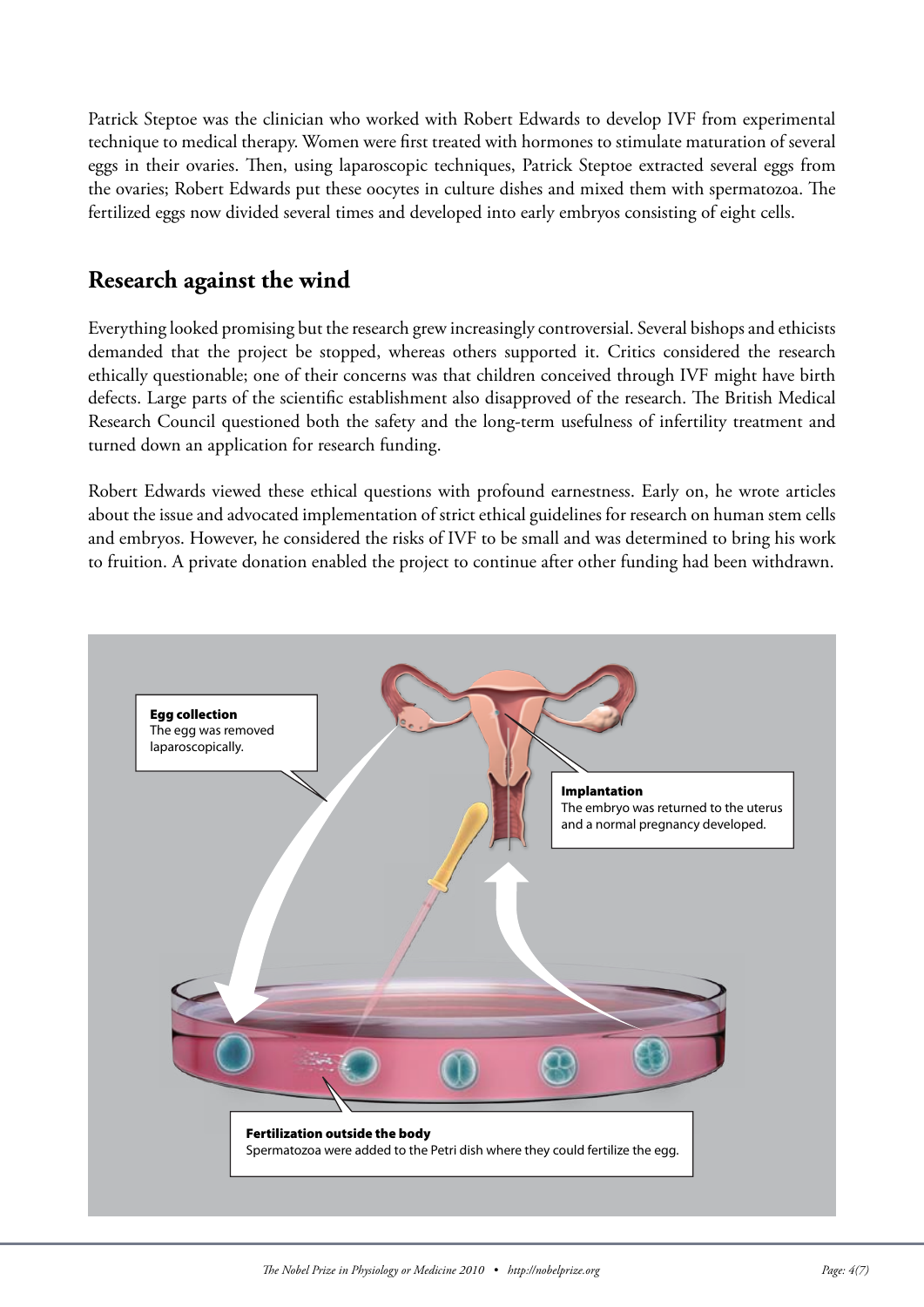

Robert Edwards with the world's first and second "IVF babies", Louise Brown and Alistair MacDonald. Photo: Bourn Hall

## **The birth of Louise Brown**

Robert Edwards and Patrick Steptoe were now working hard to get past the last obstacle: transferring the fertilized egg back into the woman so a pregnancy could be established. At this time Robert Edwards travelled constantly back and forth between Cambridge and Patrick Steptoe's workplace at the hospital in Oldham, nearly 300 km away. After more than a hundred

failed attempts to establish a pregnancy, they decided to skip the hormone treatment aimed to stimulate the woman's ovaries to produce several mature oocytes. Instead, they would rely on the single oocyte that matures in the course of a natural menstrual cycle. By analysing the patient's hormone levels they were able to pinpoint the optimal time for fertilization and increase the likelihood that a child would be conceived.

In November 1977, Lesley and John Brown came to the clinic after nine years of unsuccessful attempts to have a child. An oocyte was fertilized in the test tube and when it had developed into an embryo with eight cells, it was reimplanted in the mother-to-be. The resulting pregnancy went to term and the world's frst test tube baby, Louise Brown, was born by caesarean section 25 July 1978.

## **The world's first IVF centre**

To everyone's relief, Louise Brown was in perfect health. On 4 July 1979 the feat was repeated with the



Thousands of children have been born as a result of IVF treatment at Bourn Hall Clinic. Photo: Bourn Hall

birth of the world's second IVF baby, a boy. But the research granting agencies were still sceptical and reluctant to help Robert Edwards and Patrick Steptoe open a clinic where the technique could be refned. Once again, they moved forward with private fnancing.

In an idyllic manor house in the village of Bourn on the outskirts of Cambridge they now opened Bourn Hall Clinic – the world's frst IVF centre. At Bourn Hall, Robert Edwards and Patrick Steptoe were to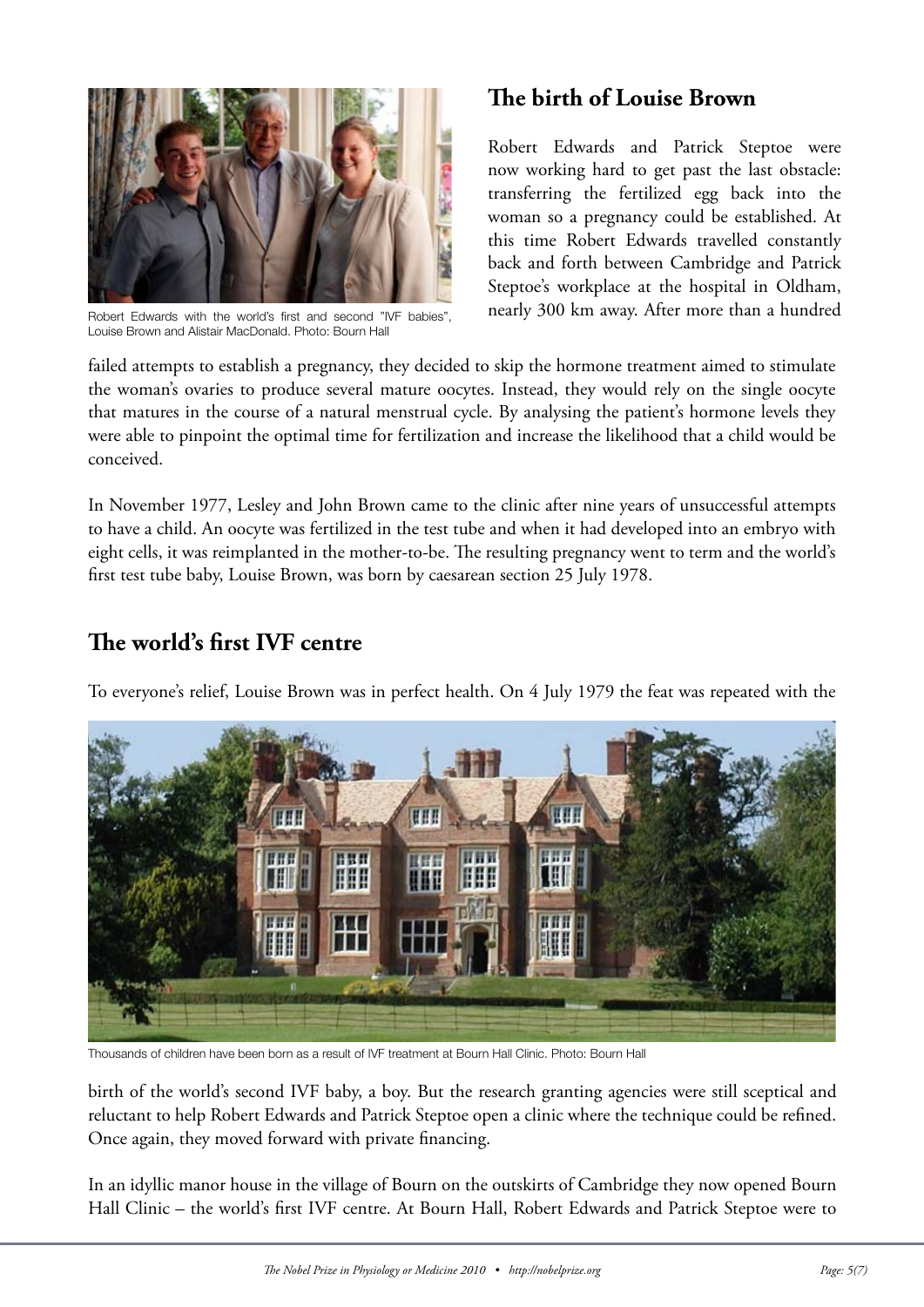develop their techniques, simultaneously training gynaecologists and cell biologists from all over the world. The world's first ethical committee for issues related to assisted conception was also established to serve as a sounding board for these activities. In the 1980s the IVF technique gained wider acceptance and the number of IVF babies grew ever larger. In 1986, one thousand children had been born after IVF at Bourn Hall: about half of all the IVF babies in the world. Patrick Steptoe remained Medical Director of Bourn Hall Clinic until his death in 1988, and Robert Edwards was its Research Director until he retired.

# **IVF is improved and spreads around the world**

The IVF technique is now established worldwide and has undergone several important improvements. For one thing, individual spermatozoa can now be injected directly into an oocyte in the culture dish, which gives men with defective sperm production a better chance of having children. Ultrasound is used to identify egg follicles that may contain mature eggs, and eggs are now removed from the follicles through a fne needle rather than laparoscopically.

Oocytes and embryos produced with IVF can now be frozen and saved for later use. Scientists are currently developing techniques that enable use of immature or mature frozen oocytes for IVF, a method that would help ensure that women at risk of ovary damage (e.g. because of cancer therapy) will be able to have children later in life.

IVF is a safe and efective treatment. Between 20 and 30 percent of the fertilized eggs eventually develop into live-born children and the majority of all infertile women treated with IVF succeed in having a child. The risk of complications, such as premature birth, is small provided only one egg is implanted. Long-term follow-up of IVF children has shown them to be just as healthy as other children. So far, around four million children have been born thanks to IVF. Louise Brown and other IVF children have given birth to healthy children of their own, and this is perhaps the best proof of the success and safety of the IVF technique.

# **Millions have beneftted**

It is not always immediately obvious how society will beneft from scientifc discoveries. But Robert Edwards' research attracted public attention right from the start and its positive impact on people's lives is now almost unparalleled. Millions of people would not even exist were it not for Robert Edwards' contributions, and even more owe him thanks for a long-awaited child or a cherished sibling.



Desirée, Photo: Jacob Forsell